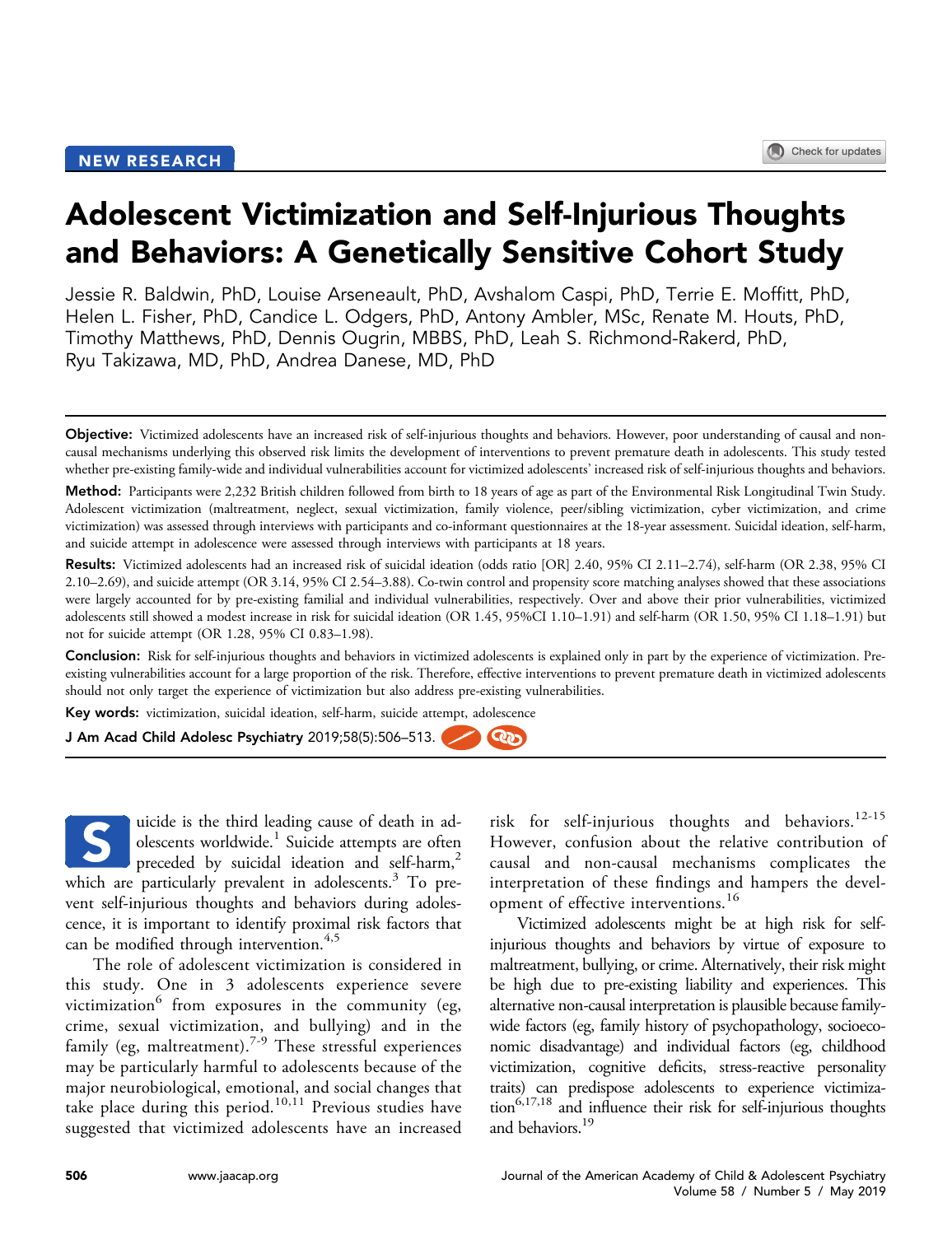In this study, we carried out a stringent test of these non-causal interpretations, capitalizing on design and analytical features with complementary strengths. To account for family-wide factors, we used a co-twin control  $\text{design}^{20}$  $\text{design}^{20}$  $\text{design}^{20}$  to test whether adolescents with the same genotype and rearing environment—but different exposure to adolescent victimization—had a different risk for selfinjurious thoughts and behaviors. To account for indi-vidual factors, we used propensity score matching<sup>[21](#page-7-0)</sup> to test whether adolescents with a similar individual propensity to experience victimization—but different exposure to adolescent victimization—had a different risk for selfinjurious thoughts and behaviors.

## **METHOD**

## Study Sample

Participants were members of the Environmental Risk (E-Risk) Longitudinal Twin Study, which tracks the development of a birth cohort of 2,232 British children. The sample was drawn from a larger birth register of twins born in England and Wales in 1994 to  $1995.^{22}$  $1995.^{22}$  $1995.^{22}$  Full details about the sample are reported elsewhere.<sup>[23](#page-7-0)</sup> Briefly, the E-Risk sample was constructed in 1999 to 2000, when 1,116 families (93% of those eligible) with samesex 5-year-old twins participated in home-visit assessments. This sample was composed of 56% monozygotic and 44% dizygotic twin pairs; sex was evenly distributed within zygosity (49% male). Families were recruited to represent the UK population of families with newborns in the 1990s based on residential location throughout England and Wales and mother's age. Teenage mothers with twins were over-selected to replace high-risk families who were selectively lost to the register through nonresponse. Older mothers having twins by assisted reproduction were under-selected to avoid an excess of well-educated older mothers. The study sample represents the full range of socioeconomic conditions in Great Britain, as reflected in the families' distribution in a neighborhood-level socioeconomic index (A Classification of Residential Neighbourhoods [ACORN], developed by CACI Inc. [Arlington, VA] for commercial use in Great Britain)<sup>[24](#page-7-0)</sup>: 25.6% of E-Risk families live in "wealthy achiever" neighborhoods compared with 25.3% nationwide; 5.3% versus 11.6% live in "urban prosperity" neighborhoods; 29.6% versus 26.9% live in "comfortably off" neighborhoods; 13.4% versus 13.9% live in "moderate means" neighborhoods; and 26.1% versus 20.7% live in "hard-pressed" neighborhoods. The E-Risk study under-represents "urban prosperity" neighborhoods because such households are likely to be childless.

Follow-up home visits were conducted when the children were 7 (98% participation), 10 (96%), 12 (96%), and 18 (93%) years old. Home visits at 5, 7, 10, and 12 years of age included assessments with participants and their mother (or primary caretaker); the home visit at 18 years included interviews only with participants. Each twin participant was assessed by a different interviewer. The average age of the twins at the time of the assessment was 18.4 years (standard deviation 0.36); all interviews were conducted after the 18th birthday. There were no differences between the 2,066 participants who took part at 18 years and those who did not in terms of socioeconomic status assessed when the cohort was initially defined ( $\chi^2 = 0.86$ ,  $p = .65$ ), IQ scores at 5 years ( $t = 0.98$ ,  $p = .33$ ), internalizing or externalizing behavior problems at 5 years ( $t = 0.40$ ,  $p = .69$  and  $t =$ 0.41,  $p = .68$ , respectively), or childhood victimization ( $z =$ 0.51,  $p = .61$ ). Of the study members who participated in the assessment at 18 years, 99.5% (2,055) had complete data on adolescent victimization and self-injurious thoughts and behaviors.

The Joint South London and Maudsley and the Institute of Psychiatry Research Ethics Committee approved each phase of the study. Parents gave informed consent and twins gave assent at 5 to 12 years of age and then informed consent at 18 years.

## Adolescent Victimization

These measures have been described previously<sup>[6](#page-7-0)</sup> and details are provided in Supplement 1, available online. Briefly, at age 18 years, participants were interviewed about exposure to a range of adverse experiences between ages 12 to 18 years using the Juvenile Victimization Questionnaire Second Revision  $(JVQ-R2)^{25}$  $(JVQ-R2)^{25}$  $(JVQ-R2)^{25}$  adapted as a clinical interview. Each co-twin was interviewed by a different research worker, and each JVQ question was asked for the period "since you were 12." Twelve years is a salient age for these participants because it is the age when British children leave primary school to enter secondary school. The JVQ has good psychometric properties $^{26}$  $^{26}$  $^{26}$  and was used in the UK National Society for the Prevention of Cruelty to Children national survey,  $27,28$  thereby providing important benchmark values for comparisons with our cohort. Our adapted JVQ-R2 was composed of 45 questions covering 7 different forms of victimization: maltreatment, neglect, sexual victimization, family violence, peer/sibling victimization, cyber victimization, and crime victimization. Exposure to each type of adolescent victimization was coded by trained raters using a 3-point scale ( $0 =$  "no exposure"; 1 = "probable" or "less severe" exposure;  $2 =$  "definite" or "severe" exposure).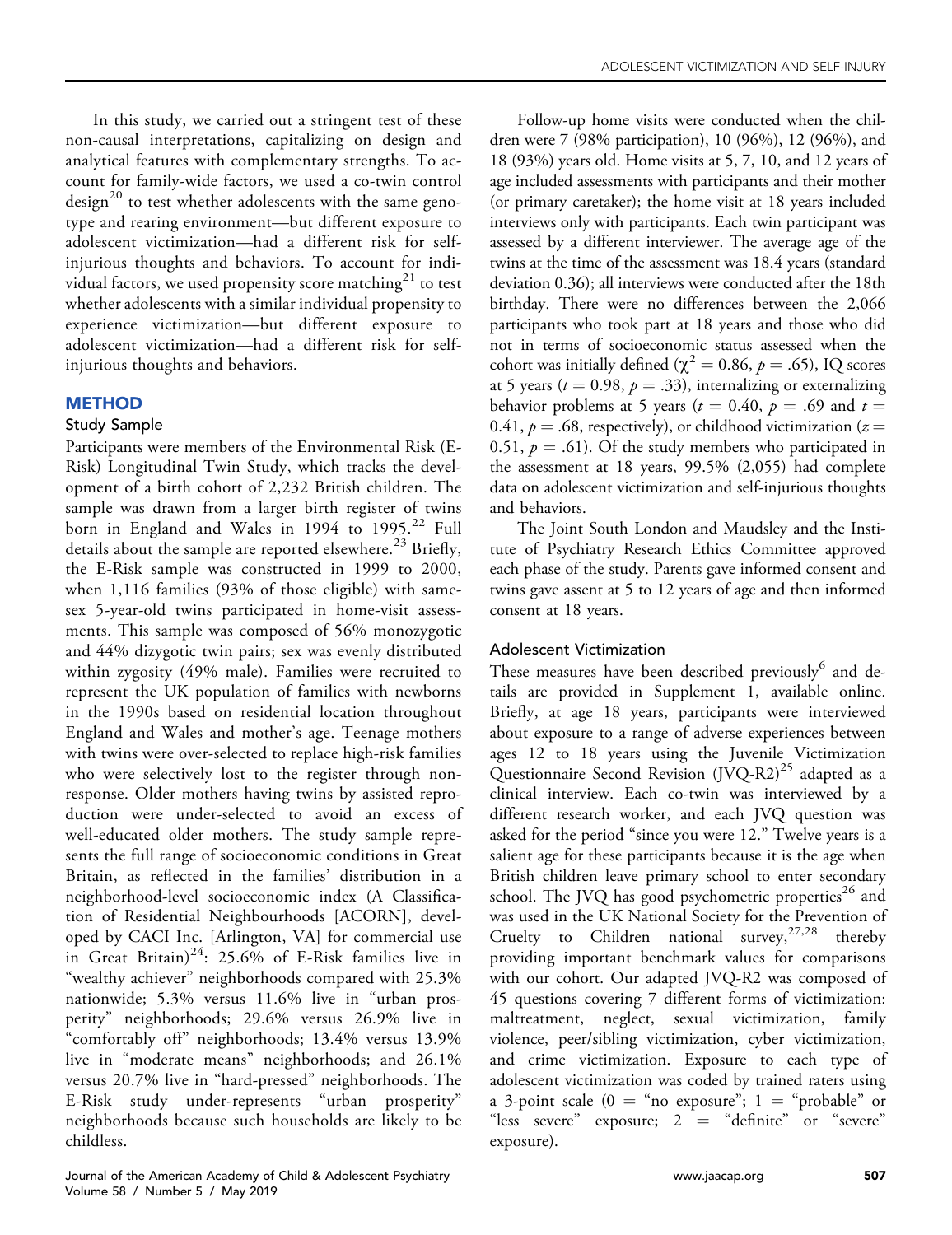The adolescent poly-victimization variable was derived by summing all victimization experiences that received a code of 2 (ie, severe exposure): 64.6% of adolescents had 0 severe victimization experiences; 19.2% had 1; 9.4% had 2; 4.5% had 3; 1.5% had 4; 0.5% had 5; and 0.2% had 6. The adolescent poly-victimization distribution was winsorized by combining 3, 4, 5, and 6 severe victimization experiences into 1 category ( $\geq$ 3 experiences), resulting in a 4-category poly-victimization variable  $(0, 1, 2, \text{ and } \geq 3 \text{ se-}$ vere victimization experiences).

Informant Reports of Adolescent Victimization. At age 18 years, each study member's co-twin and parent (usually their mother) were asked to reply to a confidential questionnaire that inquired whether the study member had ever been the victim of each of the 7 different forms of victimization assessed in the adapted JVQ-R2 interview. We summed affirmative responses to these questions, within each reporter. Correlations (r) were 0.38 between co-twin and parental reports, 0.38 between co-twin and study members' JVQ reports, and 0.34 between parental and study members' JVQ reports.

#### Self-Injurious Thoughts and Behaviors

Study members were privately interviewed at age 18 years about suicidal ideation, self-harm, and suicide attempts since 12 years of age using a life history calendar. To assess suicidal ideation, participants were asked whether they had thought it would be better if they were dead or had thought about a plan to commit suicide. We defined suicidal ideation as an affirmative answer to either of these questions. To assess self-harm, participants were asked whether they had tried to hurt themselves to cope with stress or emotional pain. To assess suicide attempt, participants were asked whether they had tried to kill themselves. No study member completed suicide. Participants who reported self-harm or suicide attempt were further queried about the types of selfinjurious behavior that they engaged in. Ten behaviors were probed (eg, cutting, burning, overdose), plus the option to describe any other way they had hurt themselves.

## Individual Factors Included in Propensity Score

To account for pre-existing individual differences between victimized and non-victimized adolescents, we derived a propensity score for adolescent victimization. The propensity score included 11 child-specific factors prospectively measured before 12 years of age and selected based on previous findings<sup>6,18,29,30</sup>: childhood victimization, social isolation, IQ, internalizing problems, externalizing problems, self-harm, and traits composing the 5-factor model of personality (openness to experience, conscientiousness, extraversion, agreeableness, and neuroticism; for details, see

Table S1, available online). Participants with missing data for these covariates ( $n = 119$ ) did not differ from those with complete data  $(n = 1,936)$  according to adolescent victimization and self-injurious thoughts and behaviors (Table S2, available online).

#### Statistical Analysis

We calculated prevalence rates, sex differences in prevalence, and heritability estimates for data on suicidal ideation, selfharm, and suicide attempt. Sex differences in outcomes were estimated using generalized estimating equations (GEEs) with binomial function and an exchangeable correlation structure to account for familial clustering in STATA 15 (StataCorp, College Station, TX). Heritability estimates were calculated using "Open Mx" in R (R Foundation, Vienna, Austria).

Next, we used GEE analyses to test the associations of adolescent poly-victimization with self-injurious thoughts and behaviors; the sensitivity of findings across informants to examine common-method bias<sup>31</sup>; and the sensitivity of findings across different measure components (7 individual victimization types).

To test whether family-wide factors confounded the associations, we used a co-twin control design with GEEs to parse the effect of adolescent poly-victimization on self-injurious thoughts and behaviors into between-twin pair effects and within-twin pair effects.<sup>[32](#page-7-0)</sup> The within-twin pair effects show whether a twin with higher poly-victimization has a greater risk of self-injurious thoughts and behaviors than their less victimized co-twin. Because twins share their rearing environment and half (dizygotic twins) or all (monozygotic twins) their segregating genes, significant within-twin pair effects would indicate that adolescent poly-victimization is associated with self-injurious thoughts and behaviors independent of the rearing environment and genetic influences (specifically, half the genetic influences in analyses of dizygotic twins or all genetic influences in analyses of monozygotic twins).

To test whether individual factors confounded the associations, we used 3 methods. First, we used multivariate GEE analyses to test whether any of the selected individual risk factors accounted for the association between adolescent victimization and self-injurious thoughts and behaviors. Second, we accounted for all of these individual risk factors simultaneously by using the STATA command "teffects psmatch" (with robust standard errors) to derive a propensity score for adolescent victimization (ie, exposure to 1, 2, or  $\geq$ 3 victimization types) versus no victimization and used 1:1 nearest neighbor matching with replacement to match each study member to a study member with a similar propensity score in the opposite "treatment" group (eg, victimization  $[n = 671]$  or no victimization  $[n = 1,265]$ ). As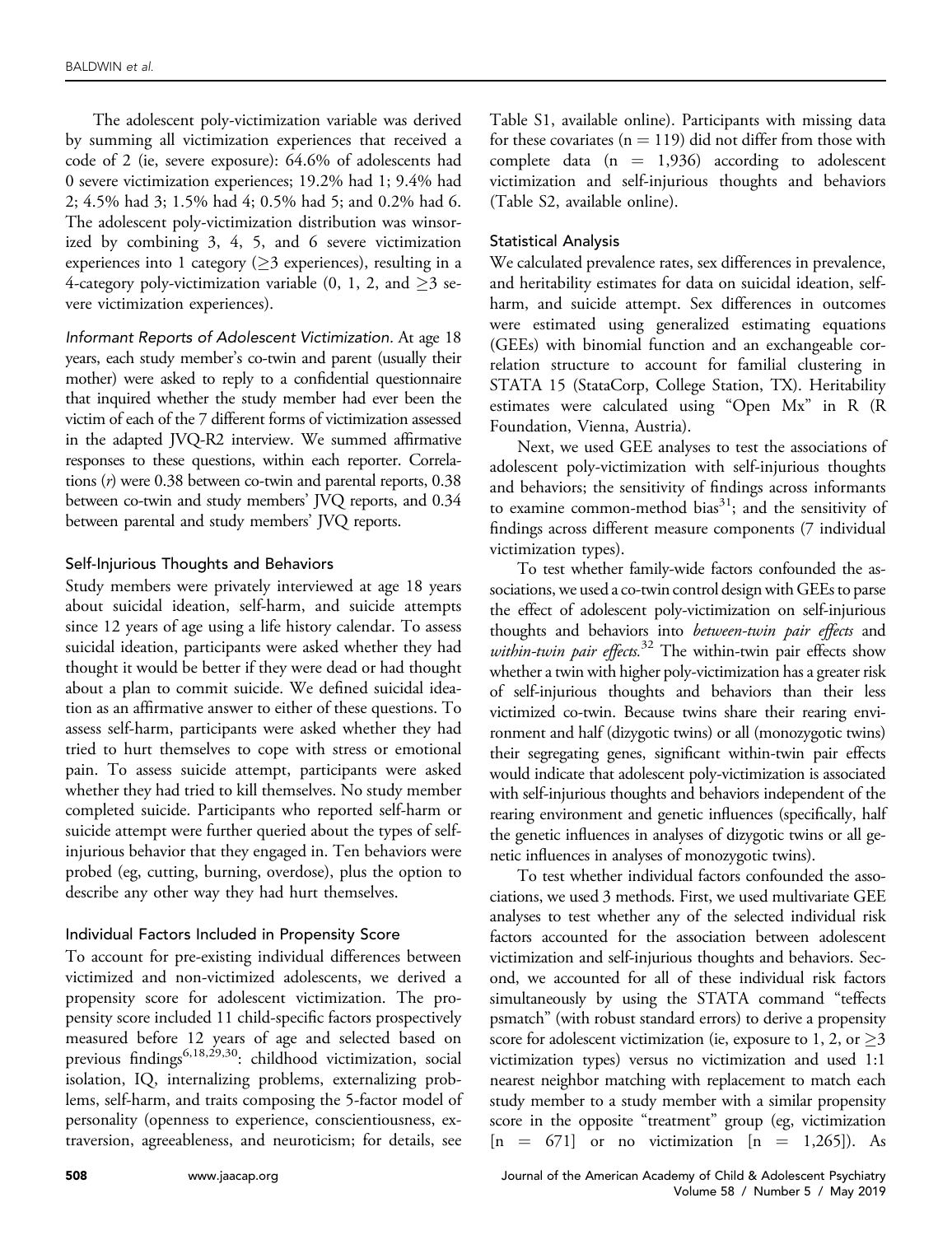

## <span id="page-3-0"></span>FIGURE 1 Distribution of Self-Injurious Thoughts and Behaviors in Adolescence

Note: (A) Overlap between adolescent suicidal ideation, self-harm, and suicide attempt. The size of the circles and their overlap is proportional to the number of participants (N = 2,055). Suicidal ideation was correlated with self-harm ( $r = 0.80$ , p < .001) and suicide attempt ( $r = 0.89$ , p < .001). Self-harm was correlated with suicide attempt  $(r = 0.79, p < .001)$ . (B) Prevalence of self-injurious behaviors endorsed by more than 1% of those who reported self-harm or suicide attempt. Girls and boys did not differ in types of self-injury reported, except for cutting/stabbing self (more prevalent in girls; odds ratio 1.94, p = .021) and hitting self/object (less prevalent in girls; odds ratio 0.24, p < .001). Please note color figures are available online.

recommended, $33$  we used a caliper width of 0.2 of the standard deviation of the logit of the propensity score, which was sufficient to ensure that each study member was matched to a study member in the opposite treatment group. Then, we estimated the average treatment effect, which reflects the excess prevalence of self-injurious thoughts and behaviors in victimized adolescents versus non-victimized adolescents matched for the propensity score. Third, to estimate the joint bias owing to family-wide and individual factors, we expanded the monozygotic co-twin control regression model by also accounting for within-twin pair differences in the propensity score (ie, the extent to which twins in a pair differ on individual factors that predispose to victimization). This enabled us to test whether a twin exposed to higher poly-victimization was more likely to experience self-injurious thoughts and behaviors than their less victimized co-twin, once pre-existing individual vulnerabilities were accounted for.

Further details of the statistical analyses are provided in Supplement 2, available online.

## RESULTS

#### Self-Injurious Thoughts and Behaviors in Adolescence

Nearly a fifth (18.9%;  $n = 388$ ) of study members reported some form of self-injurious thoughts and behaviors, with 13.2% (n = 271) reporting suicidal ideation, 13.4% (n = 275) reporting self-harm, and 3.8% ( $n = 79$ ) reporting suicide attempt, with substantial overlap between groups (Figure 1A). Of those who reported self-harm or suicide attempt, cutting was the most prevalent self-injurious behavior (76.1%), followed by overdosing (22.2%) and burning (13.5%; Figure 1B). The overall prevalence of selfharm was greater in girls than in boys (odds ratio [OR] 1.79, 95% CI 1.34–2.39,  $p < .001$ ), but there were no significant sex differences in the prevalence of suicidal

| TABLE 1 Association Between Adolescent Victimization and Self-Injurious Thoughts and Behaviors |                                                         |                                                            |                                                           |
|------------------------------------------------------------------------------------------------|---------------------------------------------------------|------------------------------------------------------------|-----------------------------------------------------------|
|                                                                                                | Model 1 (Self-Report of<br>Victimization; $N = 2,055$ ) | Model 2 (Co-Twin Report of<br>Victimization; $n = 1,985$ ) | Model 3 (Parent Report of<br>Victimization; $n = 1,676$ ) |
| Suicidal ideation                                                                              | $2.40(2.11 - 2.74)$                                     | $2.20(1.86 - 2.59)$                                        | $2.10(1.73 - 2.56)$                                       |
| Self-harm                                                                                      | $2.38(2.10 - 2.69)$                                     | $1.99(1.68 - 2.36)$                                        | $2.07(1.71 - 2.50)$                                       |
| Suicide attempt                                                                                | $3.14(2.54 - 3.88)$                                     | $2.73(2.21 - 3.39)$                                        | $2.08(1.54 - 2.79)$                                       |

Note: Results are presented as odds ratio (95% CI).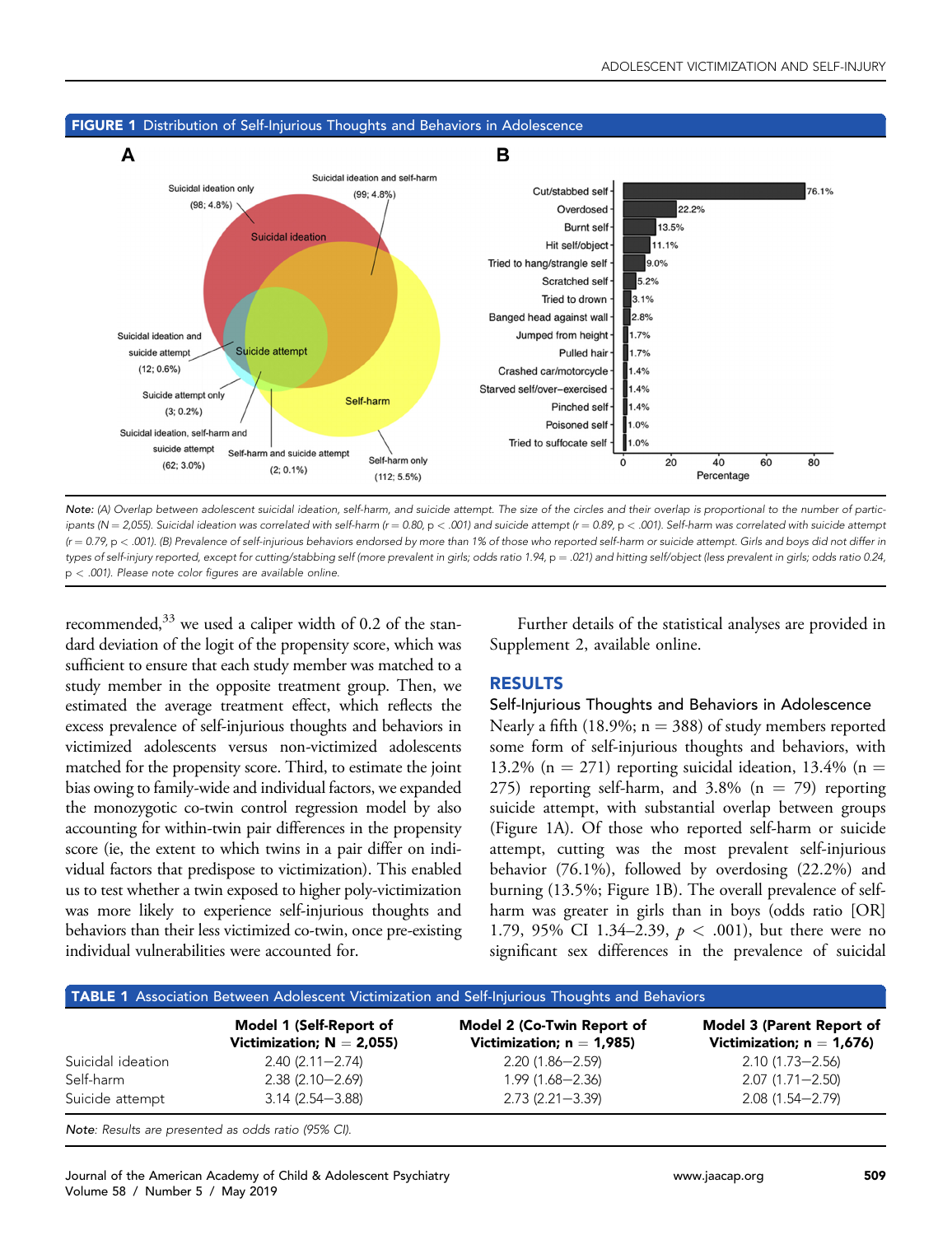<span id="page-4-0"></span>



ideation (OR 1.29, 95% CI 0.96–1.72,  $p = .09$ ) or suicide attempt (OR 1.34, 95% CI 0.82–2.22,  $p = .25$ ). The occurrence of self-injurious thoughts and behaviors was explained in part by genetic influences, with heritability estimates of 61% (95% CI 47%–72%) for suicidal ideation, 58% (95% CI 44%–70%) for self-harm, and 62% (95% CI 37%–80%) for suicide attempt (Figure S1, available online).





Note: The propensity score was derived based on the following child-specific characteristics: childhood victimization, social isolation, IQ, internalizing problems, externalizing problems, self-harm, openness to experience, conscientiousness, extraversion, agreeableness, and neuroticism. We used 1:1 nearest neighbor matching with replacement to match each study member to a study member with a similar propensity score in the opposite "treatment" group (eg, victimization [n = 671] or no victimization [n = 1,265]). Please note color figures are available online.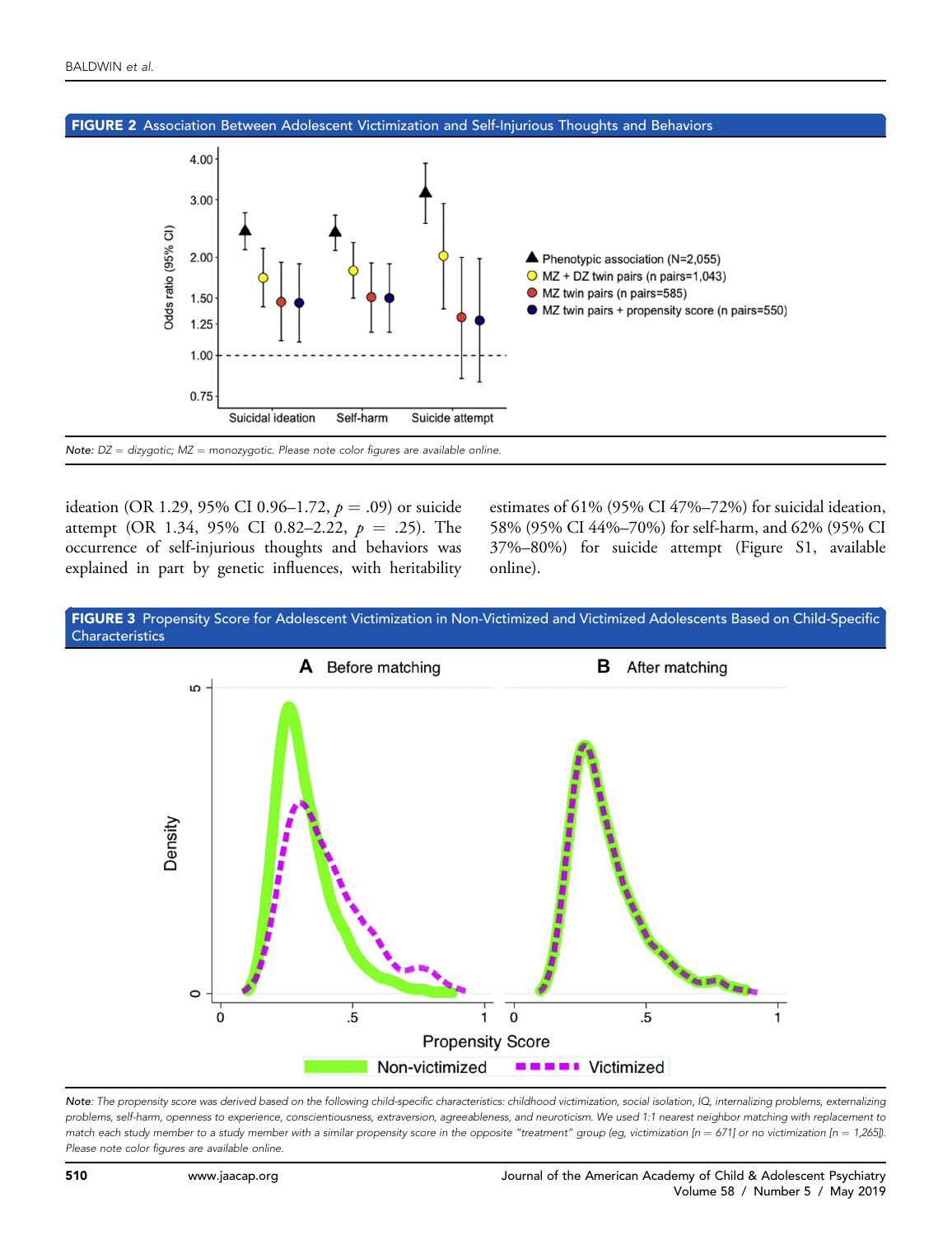## Are Victimized Adolescents at Greater Risk for Self-Injurious Thoughts and Behaviors?

Adolescents reporting exposure to more victimization types were at greater risk for suicidal ideation (OR 2.40, 95% CI 2.11–2.74), self-harm (OR 2.38, 95% CI 2.10–2.69), and suicide attempts (OR 3.14, 95% CI 2.54–3.88) between ages 12 to 18 years ([Table 1](#page-3-0), model 1; black triangles in [Figure 2\)](#page-4-0). Risk estimates in victimized adolescents were similar in boys and girls (Table S3, available online); thus, we hereafter present analyses in the overall sample. In sensitivity analyses, we found that adolescents identified by their cotwin or parent as having been victimized also showed increased risk for self-injurious thoughts and behaviors ([Table 1](#page-3-0), models 2 and 3), suggesting that the findings were not due to biased self-reports of victimization by adolescents who experienced self-injurious thoughts and behaviors. Furthermore, adolescents reporting exposure to each of the 7 individual types of victimization showed greater risk for selfinjurious thoughts and behaviors compared with unexposed adolescents (Table S4, available online).

## Are Victimized Adolescents at Greater Risk for Self-Injurious Thoughts and Behaviors Because of Confounding by Family-wide Characteristics?

Next, we examined the mechanisms underlying these associations. Adolescents experience victimization<sup>6</sup> and develop self-injurious thoughts and behaviors partly because of family-wide characteristics, such as genetic vulnerabilities and the rearing environment (Figure S1, available online). Therefore, family-wide characteristics are plausible noncausal mechanisms underlying the observed associations. We tested the role of these family-wide characteristics by examining the association between adolescent victimization and self-injurious thoughts and behaviors within twin pairs who shared their rearing environment and half (dizygotic twins) or all (monozygotic twins) of their segregating genes. Twins exposed to more victimization types were at greater risk for suicidal ideation, self-harm, and suicide attempts compared with their co-twin exposed to fewer victimization types (yellow points in [Figure 2](#page-4-0); Table S5, Panel B, available online), although these effect sizes were smaller than phenotypic associations in the overall sample. Then, we restricted the analysis to genetically identical monozygotic twin pairs to fully account for confounding by genetic vulnerabilities. Within monozygotic twin pairs, adolescents exposed to more victimization types were at greater risk for suicidal ideation and self-harm, but not for suicide attempt, compared with their co-twin exposed to fewer victimization types (red points in [Figure 2;](#page-4-0) Table S5, Panel D, available online). This suggests that adolescent victimization has a small unique environmental effect on suicidal ideation and self-harm. However, victimized adolescents are likely to attempt suicide because of family-wide characteristics, such as genetic vulnerability and unsupportive rearing environments.

## Are Victimized Adolescents at Greater Risk for Self-Injurious Thoughts and Behaviors Because of Confounding by Individual Factors?

Although the co-twin control design accounts for familywide characteristics, it cannot account for experiences or characteristics that differ for children within a family (ie, individual factors). Victimized and non-victimized adolescents differed on several pre-existing individual factors ([Figure 3](#page-4-0)A; Tables S6 and S7, available online), which also predicted self-injurious thoughts and behaviors (Table S8, available online) and thus were plausible non-causal mechanisms underlying the observed associations. We tested the role of these individual factors in 3 ways.

First, we tested whether any of the selected individual risk factors could explain the association between adolescent victimization and self-injurious thoughts and behaviors. We did not find evidence of confounding by any single individual risk factor (Table S9, available online).

Second, we re-estimated the associations after matching victimized adolescents to non-victimized adolescents with a similar propensity for adolescent victimization based on 11 individual risk factors. Of note, matched victimized and non-victimized adolescents did not differ according to preexisting individual vulnerabilities [\(Figure 3B](#page-4-0); Table S6, Panel B, available online). We found that victimized adolescents showed greater risk for suicidal ideation (average treatment effect [ATE] 17.15%, 95% CI 13.16%– 21.14%), self-harm (ATE 19.73%, 95% CI 15.33%– 24.14%), and suicide attempt (ATE 8.06%, 95% CI 5.43%–10.68%) than matched non-victimized adolescents, although risk was on average 10% lower than in the original, non-matched analyses (Table S10, available online).

Third, to estimate the joint bias owing to family-wide and individual factors, we expanded the co-twin control analysis to include the above propensity score. Even when accounting for within-pair differences in individual characteristics, monozygotic twins exposed to more victimization types were at greater risk for suicidal ideation and self-harm than their co-twins exposed to fewer victimization types (blue points in [Figure 2;](#page-4-0) Table S5, Panel E, available online).

# **DISCUSSION**

We found that victimized adolescents were more likely to engage in self-injurious thoughts and behaviors than their non-victimized peers, consistent with previous research.<sup>[12-15](#page-7-0)</sup> This risk was marked—exposure to each additional victimization type doubled the odds of suicidal ideation and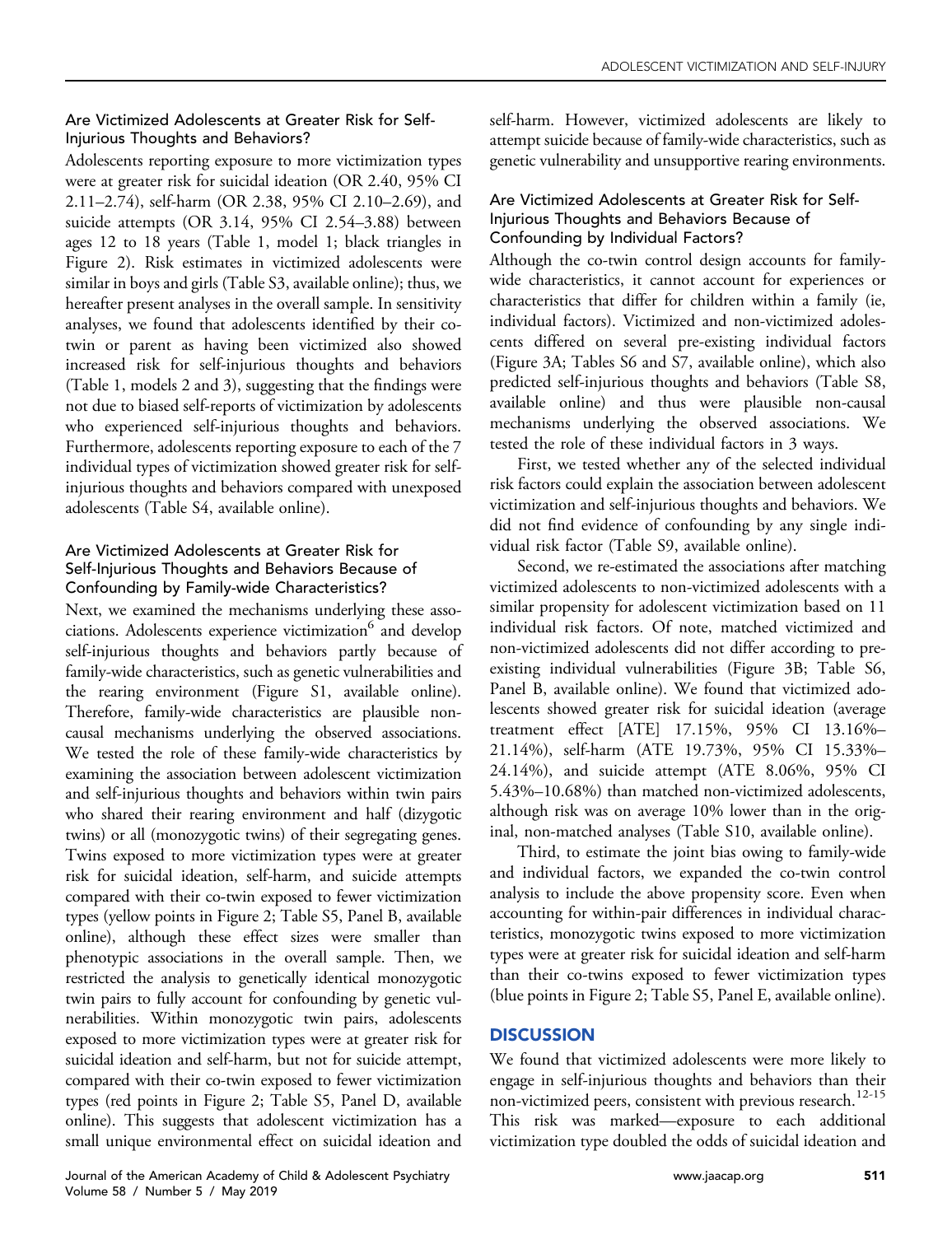self-harm and tripled the odds of attempting suicide—and was consistent across different informants and victimization types. Therefore, adolescent victimization is an important risk indicator for self-injurious thoughts and behaviors in young people.

To better understand the contribution of non-causal mechanisms to this association and thus inform intervention development, we used a co-twin control design to account for pre-existing family vulnerabilities and propensity score methods to account for pre-existing individual vulnerabilities. Taken together, our results both strengthen the evidence for high risk of self-injurious thoughts and behaviors in victimized adolescents and challenge conventional interpretations. Even in the most stringent analyses (the monozygotic co-twin control design accounting for individual propensity to victimization), victimized adolescents showed increased risk for suicidal ideation and self-harm, consistent with likely causal effects of adolescent victimiza-tion on psychopathology.<sup>[34](#page-7-0)</sup> However, these analyses also highlighted the role of pre-existing familial and individual vulnerabilities in the association, because effect sizes were substantially smaller than in the unadjusted analyses ([Figure 2](#page-4-0)). This suggests that previous studies might have overestimated the causal association between adolescent victimization and self-injurious thoughts and behaviors.

Our study has limitations. First, assessment of victimization and self-injurious thoughts and behaviors spanned the same observational period and, therefore, the direction of effects is unclear. However, the findings were independent of childhood self-harm and thus are unlikely to be explained by continuity in self-injury. Second, adolescent victimization and self-injurious thoughts and behaviors were measured by self-report, potentially giving rise to common-method bias.<sup>31</sup> Nevertheless, adolescent victimization remained associated with self-injurious thoughts and behaviors when victimization was reported by co-informants. Third, the effect estimates were less precise for suicide attempt because it is rarer than suicidal ideation and self-harm. Therefore, as the effect sizes were similar to those observed for other outcomes, the non-significant association between victimization and suicide attempts in monozygotic twin analyses might reflect low statistical power. Fourth, findings in our twin sample might not generalize to singletons. However, the prevalence estimates for victimization and self-injurious thoughts and behaviors reported in the present study are similar to estimates in singleton samples. $34$  Despite these limitations, our findings have implications for research and interventions.

For future research, our findings suggest the need to better understand the mechanisms linking adolescent victimization to self-injurious thoughts and behaviors. The experience of victimization might directly evoke

negative self-views and, in turn, trigger suicidal ideation and self-harm as a means of escaping negative feelings or punishing oneself.<sup>[35](#page-7-0)</sup> Furthermore, future research should identify pre-existing familial and individual vulnerabilities that contribute to the increased risk of self-injurious thoughts and behaviors in victimized adolescents. These vulnerabilities might include partly heritable individual traits, such as poor emotion regulation, impulsivity, and low self-esteem, [36,37](#page-7-0) as well as unsupportive family environments.<sup>[38,39](#page-7-0)</sup>

For interventions, our findings suggest that primary prevention of adolescent victimization and targeted therapeutic interventions could partly lower the risk for suicidal ideation and self-harm. Furthermore, secondary preventative strategies addressing pre-existing vulnerabilities to selfinjurious thoughts and behaviors in victimized adolescents could substantially lower the risk for premature death. For example, our findings lend support to the idea that victimized adolescents are likely to benefit from phase-based approaches that include strategies to regulate arousal and negative emotions (eg, relaxation techniques) $40$  and to promote supportive family environments<sup>[38,39](#page-7-0)</sup> before exposure and/or cognitive restructuring work to target traumatic victimization experiences.<sup>[41](#page-7-0)</sup>

The authors are grateful to the study mothers and fathers, the twins, and the twins' teachers for their participation and to members of the E-Risk team for their dedication, hard work, and insights.

Disclosure: Drs. Baldwin, Arseneault, Caspi, Moffitt, Fisher, Odgers, Houts, Matthews, Ougrin, Richmond-Rakerd, Takizawa, and Danese and Mr. Ambler report no biomedical financial interests or potential conflicts of interest.

Correspondence to Andrea Danese, MD, PhD, Social, Genetic and Developmental Psychiatry Centre (MRC), Institute of Psychiatry, Psychology and Neuroscience, De Crespigny ParkDenmark Hill, London, SE5 8AF, UK; e-mail: [andrea.danese@kcl.ac.uk](mailto:andrea.danese@kcl.ac.uk)

<https://doi.org/10.1016/j.jaac.2018.07.903>

Accepted August 15, 2018.

Drs. Baldwin, Arseneault, Caspi, Moffitt, Fisher, Matthews, and Danese and Mr. Ambler are with King's College London, UK. Dr. Danese also is with the National and Specialist CAMHS Clinic for Trauma, Anxiety, and Depression, South London and the Maudsley NHS Foundation Trust, London, UK. Drs. Houts, Richmond-Rakerd, and Odgers are with Duke University, Durham, NC. Dr. Odgers also is with the University of California, Irvine. Drs. Caspi and Moffitt also are with Duke University. Dr. Takizawa is with the Graduate School of Education, The University of Tokyo, Japan.

The E-Risk Study is funded by the Medical Research Council (grant G1002190). Additional support was provided by the National Institute of Child Health and Human Development (grant HD077482), the Jacobs Foundation, the Nuffield Foundation, the National Society for Prevention of Cruelty to Children, and the Economic and Social Research Council (ESRC). Dr. Baldwin is funded by the ESRC. Dr. Arseneault is the Mental Health Leadership Fellow for the UK ESRC. Dr. Fisher is supported by an MQ Fellows Award (MQ14F40). Dr. Odgers is a Jacobs Foundation and Canadian Institutes for Advanced Research Fellow. Dr. Takizawa is funded by the Japan Society for the Promotion of Science (JP16H05653), the Royal Society, and the British Academy as a Newton International Fellow Alumnus.

<sup>0890-8567/\$36.00/@2018</sup> American Academy of Child and Adolescent Psychiatry. Published by Elsevier Inc. This is an open access article under the CC BY license (http://creativecommons.org/licenses/by/4.0/).